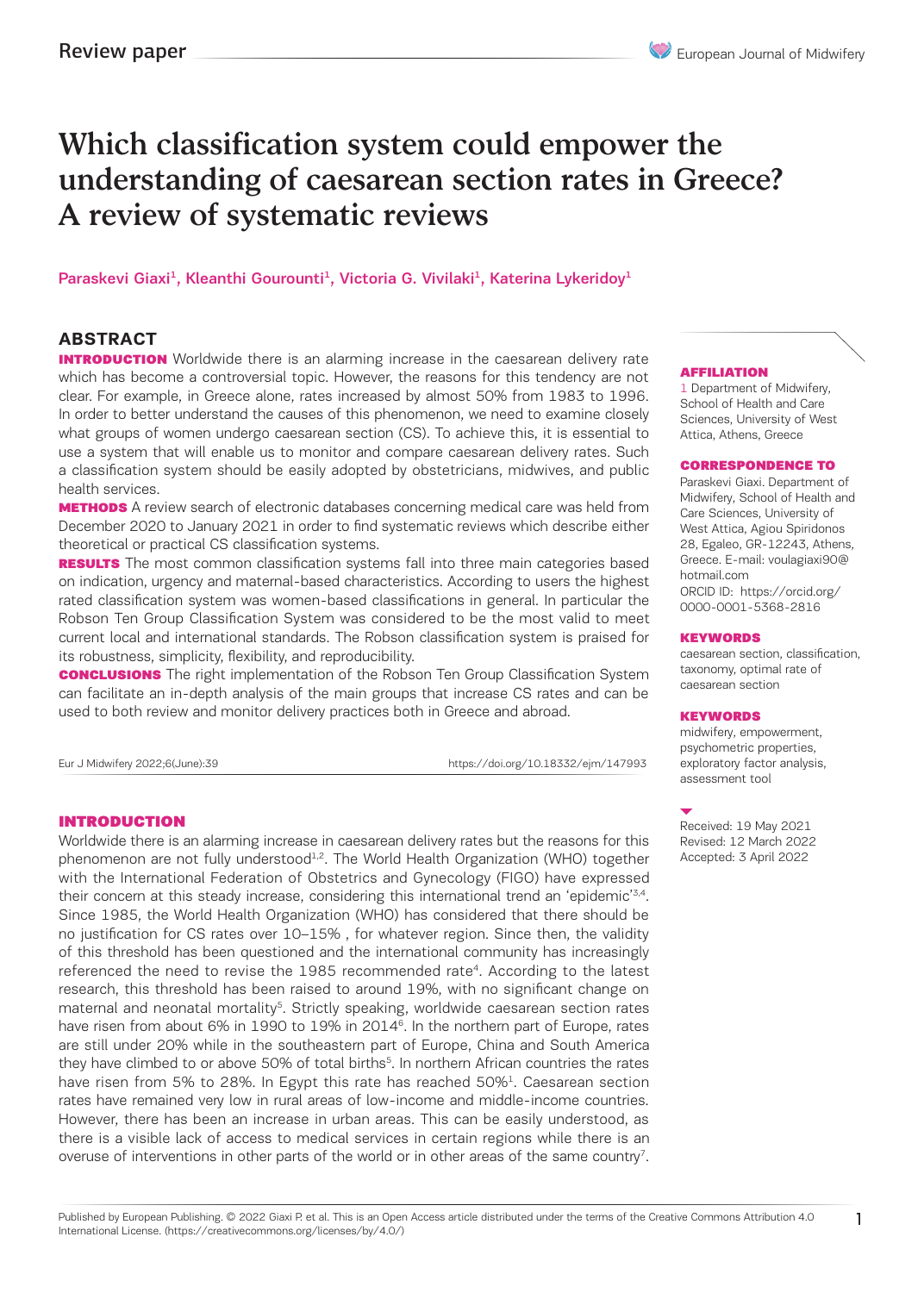Those large variations in caesarean birth rates have become a major, controversial public health concern<sup>8,9</sup> and rising CS rates give rise to international debates owing to possible perinatal risks associated with this rise, limited access and issues related to cost4,10-13. Consequences include direct and indirect perinatal morbidity and mortality caused by bleeding, aesthetic and urological complications, thromboembolism and infection, respiratory neonatal problems<sup>14</sup>. Moreover, the increase in CS rates negatively affects future pregnancies as there is a related rise in preterm birth and abnormalities of the placenta, which may lead to excessive vaginal bleeding and as a result to hysterectomy $^{15}$ .

In Greece, the situation is even worse, over half of the births occur by CS, making it one of the countries with the highest CS rates in the world. In Greece, rates increased by almost  $50\%$  from  $1983$  to  $1996^{16}$ . In their 2005 study, Mosialos et al.<sup>17</sup> reported a 41.6% CS rate in two public hospitals and a 53% CS rate in a private hospital. In the same study, authors investigated the factors that increased the likelihood of undergoing CS. Results of this study led to the conclusion that obstetricians tend to perform a CS for financial and convenience reasons.

In order to better understand the causes of this phenomenon, it is first imperative to examine closely the groups of women who are undergoing CS. This requires using a classification system which could best monitor and compare CS rates in a uniform, dependable, and consistent manner. Such a system should be 'simple, accountable, clinically relevant, verifiable and replicable' and globally applicable and useful for healthcare providers and public health services<sup>18</sup>.

### **Aim**

The aim of this review is to identify the most reliable classification system which is appropriate, and that could monitor, assess and compare the ever-increasing caesarean section rates.

### **METHODS**

A review search of electronic databases concerning medical care (PubMed, Medline, Cochrane, CINAHL, Scopus, WHO) was conducted from December 2020 to January 2021 in order to detect systematic reviews which presented either a theoretical or a practical caesarean delivery classification system, published in English from inception to 2021. For the systematic search of the databases the MeSH terms, PICO and PICO management elements were used, depending on the database, with the following search terms: caesarean section, classification or taxonomy, and optimal rate of caesarean section. Additional methods of searching included a search of the reference list of articles selected from the primary search, in order to identify studies which had not surfaced from the initial search.

# **Inclusion and exclusion criteria**

The included studies were systematic reviews, published from inception to January 2021, in the English language. The included studies assessed any type of classification systems for CS which gave a clear description. The review included studies based on the use of a classification system for CS in various groups of low-risk women, regardless of their perinatal, medical or other demographic characteristics.

### **Study screening and study selection**

Data collection and analysis was conducted by two authors simultaneously. The initial search generated 24 titles from the database systematic search. The study selection flow diagram is shown in Figure 1. The screening and selection of studies was performed in January 2021 using the ROBIS checklist for umbrella reviews. Titles and abstracts were assessed for relevance to the review objective. After the evaluation of the titles and abstracts, 21 were omitted for the following reasons: 17 studies were excluded because the research method was not a systematic review of the literature and 4 studies observed different cases of interest. For the remaining 3 studies, only relevant data were included (Table 1).

### RESULTS

In a 2011 WHO systematic review several classification methods were examined. These classifications can be divided into three main categories: 1) indication-based, 2) urgency-based, and 3) women-based. Of these, the indication-based system was the most commonly used. The main question answered by this type of classification is 'why' the CS is performed. These data are recorded routinely in all maternity hospitals therefore it is easy to implement. However, the weakness of this taxonomy was that women giving birth with CS could fall into more than one category (could be >1 primary indication). Another weakness is that there are no uniform definitions for frequent indications (e.g. fetal distress, failure to progress, dystocia). Moreover, the indications could only be reviewed after the performance of the CS, rendering implementation difficult and not very useful for the reformation of clinical practice. Classifications according to the degree of urgency for caesarean births were easy to interpret and implement owing to the limited number of the proposed categories. Thus, providing valuable information regarding 'when' the CS is performed. The main strength of this type of classification is that it could improve the communication among health professionals and in this way have a positive impact on maternal– neonatal outcomes. However, in this type of group similar problems were noted with indicationbased classifications. Classifications according to the level of urgency do not provide accurate definitions for each of the categories. They have poor reproducibility unless clearer definitions are provided and medical staff are better trained. Also, they possess limited value for health policy makers, epidemiologists and public health authorities. Womenbased classifications essentially inform us who is to undergo CS, according to maternal and pregnancy characteristics and are considered as the most advanced approach. These classification systems allow prospective categorization into mutually exclusive, completely inclusive categories and are highly dependable. Also, they have been performed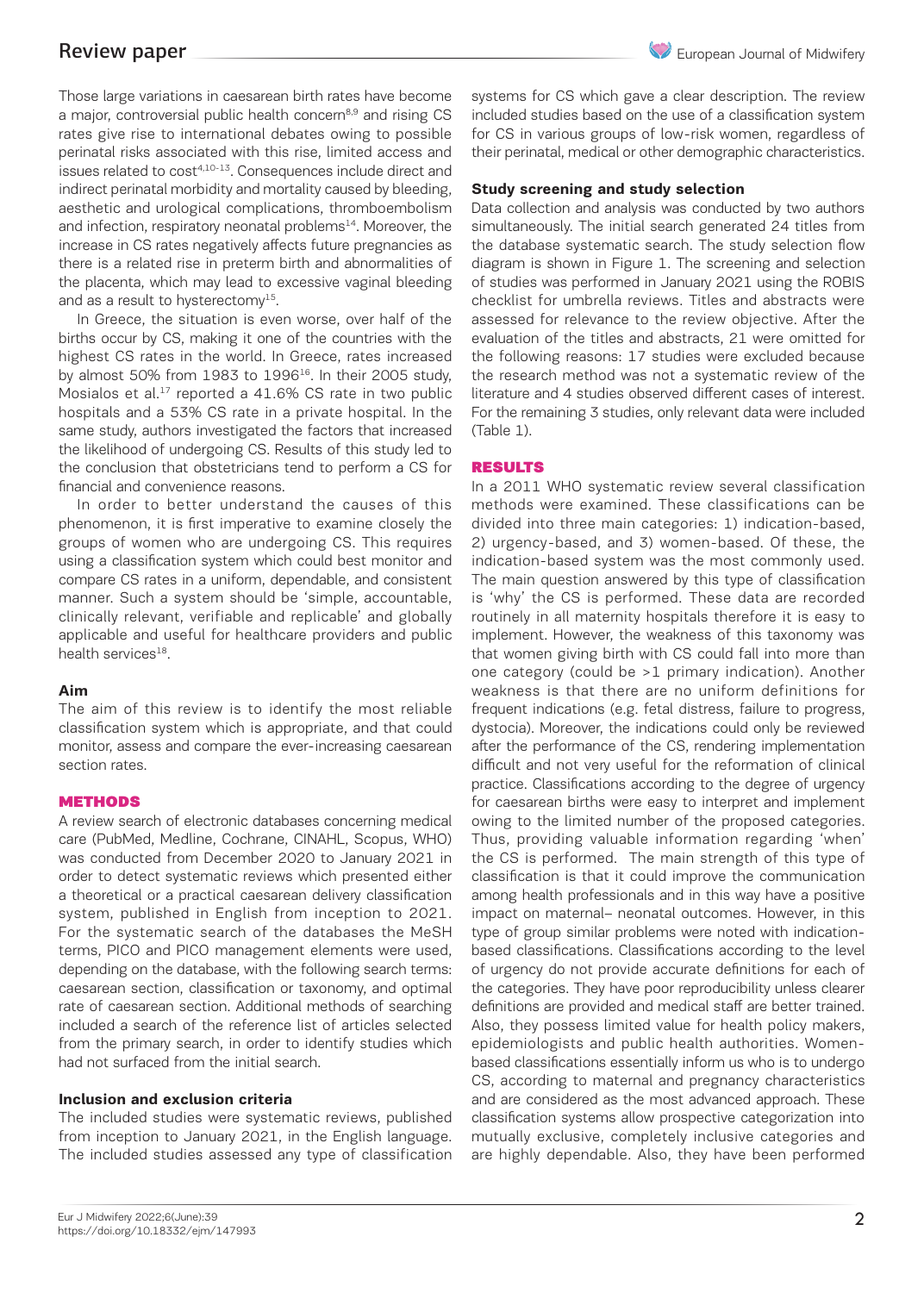



# *Figure 1. PRISMA flowchart*

in various countries and in large parts of the population. *Table 1. Characteristics of included studies* Robson Ten Group Classification System and the Denk 8 **Statem for order exactments of outcome investigated Country Country Study** Country Study Country Study Country Study<br>Broup classification system were given the highest overall highly rated c ratings. Specifically, they have been characterized as flexible ger enough to been employed in different clinical settings. la One of the advantages is that they offer the opportunity to implement modifications in clinical practices in order to miplement modifications in clinical practices in order<br>to manage CS rates. The only drawback of women-based classifications is that they fail to mention why (indications) or 5 U united<br>L  $\frac{1}{2}$  or  $\frac{1}{2}$ nimoat pri awpac  $\frac{1}{2}$ rien-based one

when (degree of urgency) the CS was conducted. According to a 2011 systematic review by Torloni et al.<sup>19</sup>, the most highly rated classification system was women-based in general and Robson classification system in particular. The latter is acknowledged to be the most appropriate to meet current regional and international standards<sup>19</sup>. According to the Robson system all deliveries can be categorized into and Robson cyclem all deliveries can be categorized into<br>one of the ten groups based on five parameters: obstetric history, (parity and previous caesarean section), onset of ine ten groups based om me p

# *Table 1. Characteristics of included studies*

| <b>Study</b>                         | <b>Country</b>                     | <b>Study design</b> | <b>Outcome investigated</b>                                                                                                                               | <b>Results</b>                                                                                                                                                                                                                                                                                                                          |
|--------------------------------------|------------------------------------|---------------------|-----------------------------------------------------------------------------------------------------------------------------------------------------------|-----------------------------------------------------------------------------------------------------------------------------------------------------------------------------------------------------------------------------------------------------------------------------------------------------------------------------------------|
| Torloni et al. <sup>19</sup><br>2011 | Argentina                          | Systematic review   | Identify the main CS<br>classifications used<br>worldwide                                                                                                 | Women-based classifications in general and Robson<br>classification in particular would be the best position<br>to fulfill current international needs.                                                                                                                                                                                 |
| Betrán et al. <sup>21</sup><br>2014  | <b>United States</b><br>of America | Systematic review   | To gather the experience<br>of users related to pros<br>and cons of the adoption.<br>implementation and<br>interpretation of the Robson<br>classification | The use of Robson classification is increasing rapidly<br>and spontaneously worldwide. It is easy to implement<br>and interpret. Modifications could be useful.                                                                                                                                                                         |
| Longo et al. $22$<br>2020            | Italy                              | Systematic review   | Contribute to the contextual<br>understanding of the<br>increasing number of CSs<br>being performed in Italy.                                             | Mitigating the high rates of CSs will require a<br>synergistic-stakeholder intervention. Although they<br>did not apply any classification system in their<br>research, they suggested the implementation of<br>Robson for a better insight the causes of growing<br>CS rates and for the development of constrictive<br>interventions. |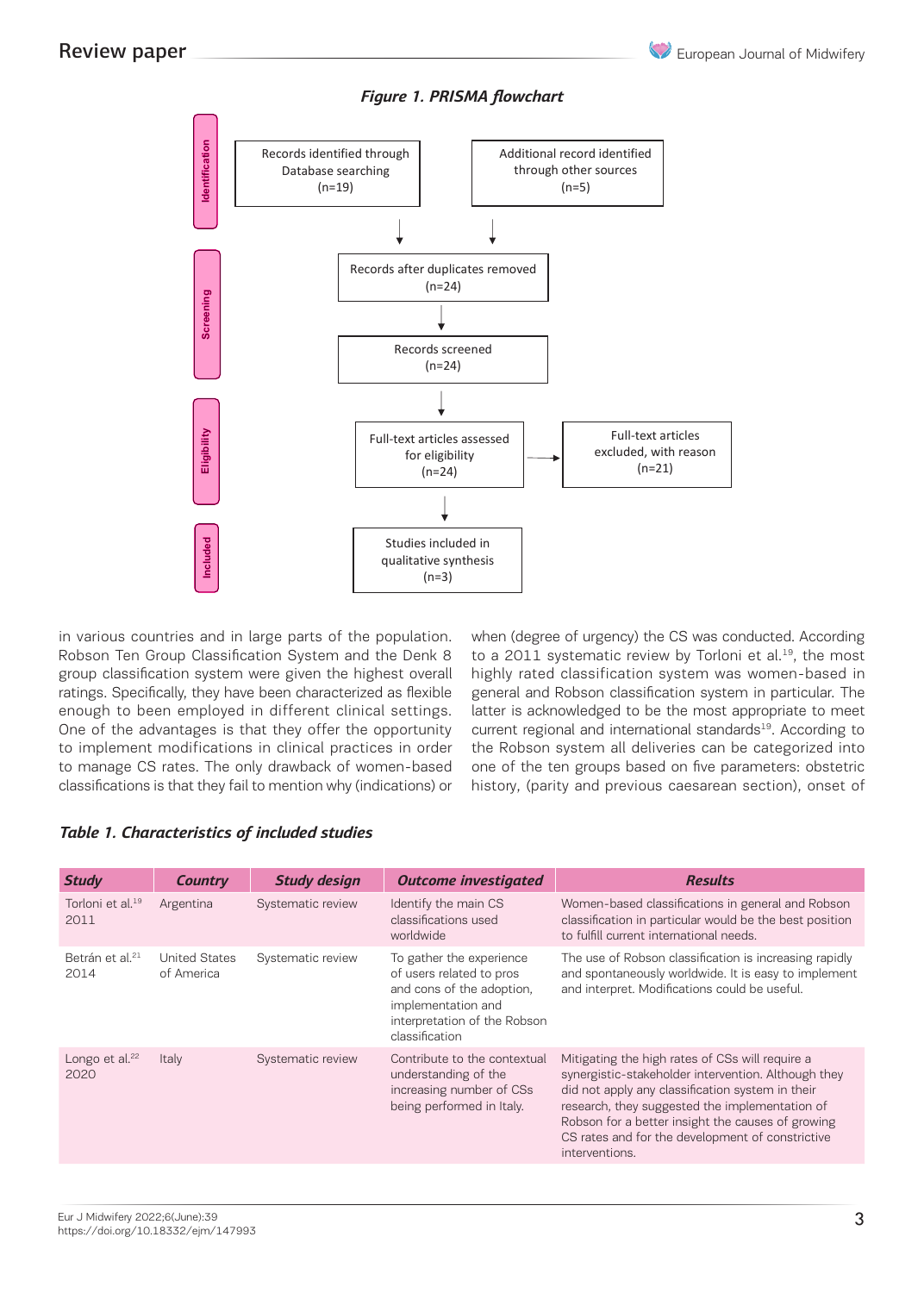# Review paper

labor (spontaneous, induced, or caesarean section before onset of labor), fetal presentation or lie (cephalic, breech, or transverse), number of neonates and gestational age<sup>20</sup>. The classification categorizes all women admitted for delivery into one of ten groups, which are mutually exclusive and totally inclusive. In other words, adopted based on a few basic obstetric parameters. All women admitted for delivery in any hospital can be classified into only one of the ten groups and no woman is excluded $20$ .

In 2015, Betran et al.<sup>10</sup> carried out a systematic review in order to synthesize the experience of the users of the Robson classification system regarding the advantages and disadvantages of the adopting, implementing and interpreting of this particular classification system, together with their modifications or recommendations regarding this classification. According to the author, the Robson classification system is praised for its robustness, simplicity, flexibility and reproducibility and the fact that it categorizes women prospectively allowing the adoption and assessment of interventions directed at specific groups. According to the users, the classification is capable of overcoming the main weaknesses of those systems that are not mutually exclusive and have low reproducibility for frequent reasons such as dystocia or fetal distress. In a systematic review $21$ 

of the Robson classification which examines its use in over 33 million women from 31 countries, out of 58 studies, 34 studies produce data according to the Robson ten groups without subdivisions and 18 studies provide their data according to subgroups or even adding new groups. Moreover, they report that the classification is clinically applicable and it can be employed as a tool to lower CS rates by itself. They concluded that several authors proposed relevant modifications that could pave the way for their implementation by medical facilities worldwide and suggest that assessing maternal and fetal outcomes in relation to CS rates would be the next critical step towards establishing an optimal caesarean section rate.

A 2020 systematic review by Longo et al.<sup>22</sup>, examined the increase in the number of CSs performed in Italy from the perspective of a healthcare system. They reported that CS rates in Italy are influenced by complex interrelationships, by several involved and specific circumstances and factors such as the over-medicalization of delivery, legal and social issues, variations in practice and policies across healthcare institutions and national nations, and women's point of view regarding pregnancy and childbirth. Authors recommended that the high CS rate in Italy justifies a close monitoring of epidemiological data and hospital practices relevant to

| 1.                | Nullipara, singleton cephalic, ≥37 weeks, spontaneous labor                                                    |
|-------------------|----------------------------------------------------------------------------------------------------------------|
| 2a.               | Nullipara, singleton cephalic, ≥37 weeks (induced)                                                             |
| 2b.               | Nullipara, singleton cephalic, ≥37 weeks (Caesarean section before labor)                                      |
| 3.                | Multipara, singleton cephalic, ≥37 weeks, spontaneous labor                                                    |
| 4a.               | Multipara, singleton cephalic, ≥37 weeks (induced)                                                             |
| 4b.               | Multipara, singleton cephalic, ≥37 weeks (Caesarean section before labor)                                      |
| 5a.               | Previous Caesarean section, singleton cephalic, ≥37 weeks (spontaneous labor)                                  |
| 5b.               | Previous Caesarean section, singleton cephalic, ≥37 weeks (induced)                                            |
| 5c.               | Previous Caesarean section, singleton cephalic, ≥37 weeks (Caesarean section before labor)                     |
| 6a.               | All nulliparous breeches (spontaneous labor)                                                                   |
| 6b.               | All nulliparous breeches (induced)                                                                             |
| 6с.               | All nulliparous breeches (Caesarean section before labor)                                                      |
| 7a.               | All multiparous breeches (including previous Caesarean section) (spontaneous labor)                            |
| 7b.               | All multiparous breeches (including previous Caesarean section) (induced)                                      |
| 7c.               | All multiparous breeches (including previous Caesarean section) (Caesarean section before labor)               |
| 8a.               | All multiple pregnancies (including previous Caesarean section) (spontaneous labor)                            |
| 8b.               | All multiple pregnancies (including previous Caesarean section) (induced)                                      |
| 8c.               | All multiple pregnancies (including previous Caesarean section) (Caesarean section before labor)               |
| 9a.               | All abnormal lies (including previous Caesarean section but excluding breech) (spontaneous labor)              |
| 9b.               | All abnormal lies (including previous Caesarean section but excluding breech) (induced)                        |
| 9c.               | All abnormal lies (including previous Caesarean section but excluding breech) (Caesarean section before labor) |
| 10a.              | All singleton cephalic, $\leq 36$ weeks (including previous Caesarean section) (spontaneous labor)             |
| 10 <sub>b</sub> . | All singleton cephalic, ≤36 weeks (including previous Caesarean section) (induced)                             |
| 10c.              | All singleton cephalic, ≤36 weeks (including previous Caesarean section) (Caesarean section before labor)      |

# *Table 2. The modified Robson classification*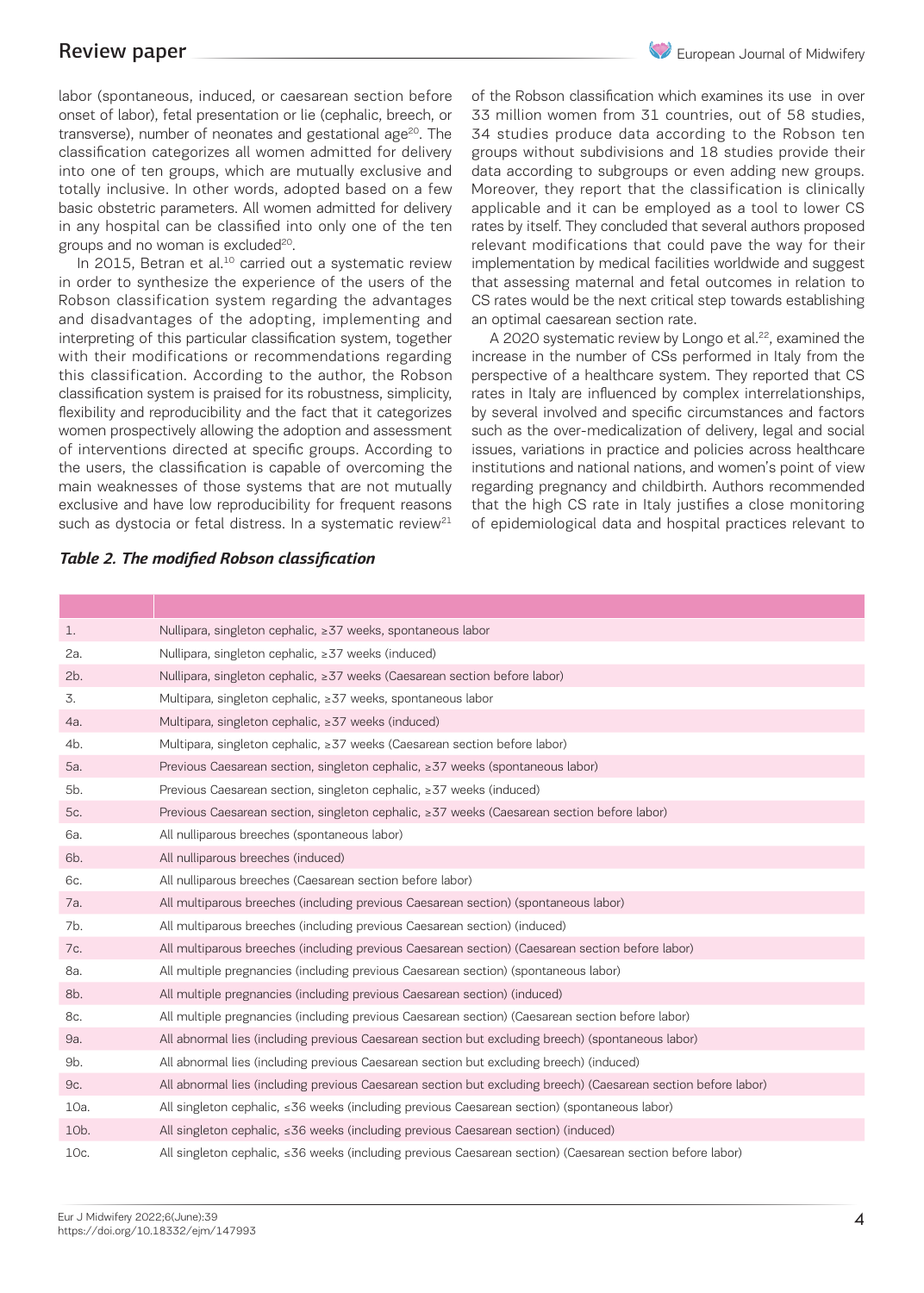# *Table 3. The 10 groups of the Robson classification with subdivisions by WHO*

| 1.  | Nulliparous women with a single cephalic pregnancy, $\geq$ 37 weeks gestation in spontaneous labor                                                                           |
|-----|------------------------------------------------------------------------------------------------------------------------------------------------------------------------------|
| 2a. | Nulliparous women with a single cephalic pregnancy, ≥37 weeks gestation who had labor induced or were delivered by CS before labor<br>(labor induced)                        |
| 2b. | Nulliparous women with a single cephalic pregnancy, ≥37 weeks gestation who had labor induced or were delivered by CS before labor<br>(Pre-labor CS)                         |
| 3.  | Multiparous women without a previous CS, with a single cephalic pregnancy, ≥37 weeks gestation in spontaneous labor                                                          |
| 4a. | Multiparous women without a previous CS, with a single cephalic pregnancy, ≥37 weeks gestation who had labor induced or were<br>delivered by CS before labor (labor induced) |
| 4b. | Multiparous women without a previous CS, with a single cephalic pregnancy, ≥37 weeks gestation who had labor induced or were<br>delivered by CS before labor (Pre-labor CS)  |
| 5a. | All multiparous women with at least one previous CS, with a single cephalic pregnancy, $\geq 37$ weeks gestation (with one previous CS)                                      |
| 5b. | All multiparous women with at least one previous CS, with a single cephalic pregnancy, ≥37 weeks gestation (with two or more previous<br>CS <sub>s</sub> )                   |
| 6.  | All nulliparous women with a single breech pregnancy                                                                                                                         |
| 7.  | All multiparous women with a single breech pregnancy including women with previous CS(s)                                                                                     |
| 8.  | All women with multiple pregnancies including women with previous CS(s)                                                                                                      |
| 9.  | All women with a single pregnancy with a transverse or oblique lie, including women with previous CS(s)                                                                      |

10. All women with a single cephalic pregnancy <37 weeks gestation, including women with previous CS(s)

CS. Although they did not apply any classification system in their research, they suggested the implementation of Robson classification, especially in less centralized hospitals and private units, for a better insight into the causes of the growing CS rates and for the development of interventions to safely curb this phenomenon.

### **DISCUSSION**

Our findings show that worldwide, there is a rapid increase in the use of the Robson classification. Unlike previous classifications based on indication for CS, the Robson classification is a comprehensive system including all women, regardless of the mode of birth or circumstances (e.g. maternity hospital or area). WHO proposes the Robson classification system 'as a global standard for assessing, monitoring and comparing caesarean section rates within healthcare facilities over time, and between facilities'4. According to the WHO experts, the use of the Robson classification will enable hospitals to identify and analyze the groups of women which influence to a greater or lesser extent the overall CS rates. Robson classification could compare delivery practices in these groups of women with other hospitals which have more covetable results and consider changes accordingly. Moreover, Robson classification will help healthcare facilities to evaluate the effectiveness of interventions or the strategies employed at optimizing the use of CS. Also, it will be able to evaluate the quality of clinical care and management of clinical practices by analyzing outcomes within groups of women. Furthermore, it could appraise the validity of the data collected and alter the staff about their importance, interpretation and use<sup>20</sup>.

According to our review, many authors who used the Robson classification proposed subdivisions in the basic 10 groups. The aim of proposed subdivisions is to raise consistency and homogeneity of the groups by categorizing women within groups according to certain relevant criteria. In 2012, the Society of Obstetrics and Gynecology, Canada (SOGC), published the modified Robson criteria (Table 2). This modification includes the following subdivisions: 1) after spontaneous onset of labor, 2) after induction of labor, and 3) before labor $2^{3,24}$ . According to WHO, subclassifications are particularly appropriate when deciding the kind of clinical interventions that will be implemented in specific subgroups. WHO specifically emphasizes that all subdivisions must be analyzed in relation to one another, and not by themselves, in order to arrive at a valid outcome20. According to WHO, Table 3 presents the most frequent subcategories.

### CONCLUSIONS

The right implementation of the Robson classification can contribute to a better understanding of the main groups that increase caesarean birth rates in Greece and to use it as a useful tool to both audit and monitor our practice in our country and/or between countries. Itself, the Robson classification could be used as a tool intervention for the monitoring and reduction of CS rates. Also, Robson classification could help individual populations with the impact of caesarean section on both maternal and neonatal morbidity and mortality rates. Moreover, it could help customize our practice for optimum perinatal health. However, the Robson system does not take account for other maternal and perinatal aspects such as: maternal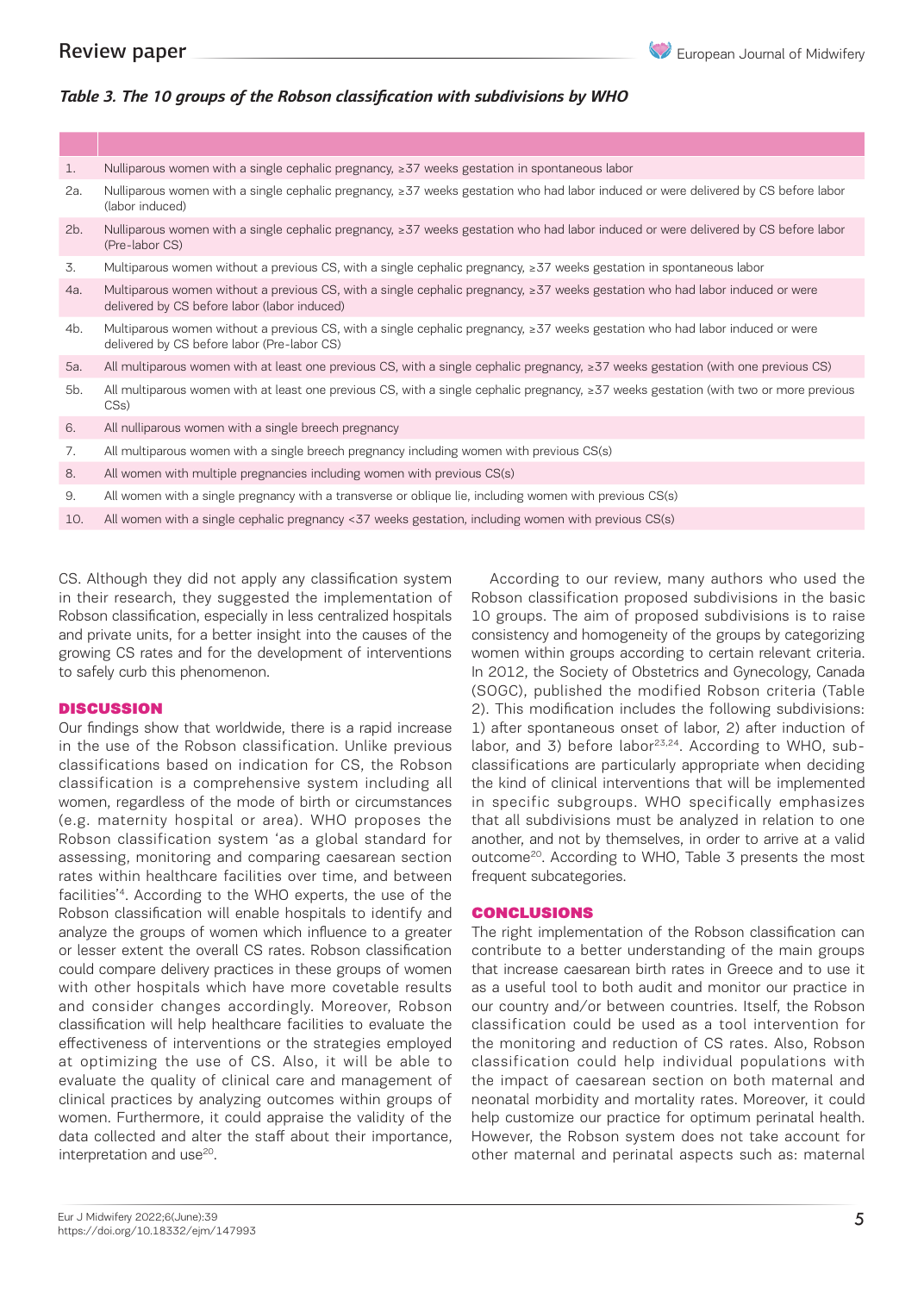age, pre-existing conditions, body mass index (BMI), type of labor, oxytocin, indications for caesarean section or nonclinical variables that influence the CS rate, concluding that more variables could be included and analyzed regarding each and every group of Robson classification in the Greek population.

# REFERENCES

- 1. Betrán AP, Ye J, Moller AB, Zhang J, Gülmezoglu AM, Torloni MR. The Increasing Trend in Caesarean Section Rates: Global, Regional and National Estimates: 1990- 2014. PLoS One. 2016;11(2):e0148343. doi:10.1371/ journal.pone.0148343
- 2. Vogel JP, Betrán AP, Vindevoghel N, et al. Use of the Robson classification to assess caesarean section trends in 21 countries: a secondary analysis of two WHO multicountry surveys. Lancet Glob Health. 2015;3(5):e260-e270. doi:10.1016/S2214- 109X(15)70094-X
- 3. Visser GHA, Ayres-de-Campos D, Barnea ER, et al. FIGO position paper: how to stop the caesarean section epidemic. Lancet. 2018;392(10155):1286-1287. doi:10.1016/S0140-6736(18)32113-5
- 4. World Health Organization Human Reproduction Programme, 10 April 2015. WHO Statement on caesarean section rates. Reprod Health Matters. 2015;23(45):149-150. doi:10.1016/j. rhm.2015.07.007
- 5. Molina G, Weiser TG, Lipsitz SR, et al. Relationship Between Cesarean Delivery Rate and Maternal and Neonatal Mortality. JAMA. 2015;314(21):2263-2270. doi:10.1001/jama.2015.15553
- 6. Boerma T, Ronsmans C, et al. Global epidemiology of use of and disparities in caesarean sections. Lancet. 2018;392(10155):1341-1348. doi:10.1016/S0140- 6736(18)31928-7
- 7. Miller S, Abalos E, Chamillard M, et al. Beyond too little, too late and too much, too soon: a pathway towards evidence-based, respectful maternity care worldwide. Lancet. 2016;388(10056):2176-2192. doi:10.1016/ S0140-6736(16)31472-6
- 8. Betrán AP, Merialdi M, Lauer JA, et al. Rates of caesarean section: analysis of global, regional and national estimates. Paediatr Perinat Epidemiol. 2007;21(2):98- 113. doi:10.1111/j.1365-3016.2007.00786.x
- 9. Gibbons L, Belizán JM, Lauer JA, Betrán AP, Merialdi M, Althabe F. The Global Numbers and Costs of Additionally Needed and Unnecessary Caesarean Sections Performed per Year: Overuse as a Barrier to Universal Coverage. Background Paper, No 30. World Health Organization; 2010. Accessed March 12, 2022. https://cdn.who.int/media/docs/default-source/ health-financing/technical-briefs-background-papers/ whr-2010-background-paper-30.pdf
- 10. Betran AP, Torloni MR, Zhang J, et al. What is the optimal rate of caesarean section at population level? A systematic review of ecologic studies. Reprod Health. 2015;12(1):57. doi:10.1186/s12978-015-0043-6
- 11. Lumbiganon P, Laopaiboon M, Gülmezoglu AM, et al. Method of delivery and pregnancy outcomes in Asia: the WHO global survey on maternal and perinatal health 2007-08. Lancet. 2010;375(9713):490-499. doi:10.1016/S0140-6736(09)61870-5
- 12. Souza JP, Gülmezoglu A, Lumbiganon P, et al. Caesarean section without medical indications is associated with an increased risk of adverse short-term maternal outcomes: the 2004-2008 WHO Global Survey on Maternal and Perinatal Health. BMC Med. 2010;8(1):71. doi:10.1186/1741-7015-8-71
- 13. Gibbons L, Belizan JM, Lauer JA, Betran AP, Merialdi M, Althabe F. Inequities in the use of cesarean section deliveries in the world. Am J Obstet Gynecol. 2012;206(4):331.e1-331.e19. doi:10.1016/j. ajog.2012.02.026
- 14. Pennington AF, Strickland MJ, Klein M, Drews-Botsch C, Hansen C, Darrow LA. Caesarean delivery, childhood asthma, and effect modification by sex: An observational study and meta-analysis. Paediatr Perinat Epidemiol. 2018;32(6):495-503. doi:10.1111/ppe.12510
- 15. Blustein J, Liu J. Time to consider the risks of caesarean delivery for long term child health. BMJ. 2015;350:h2410. doi:10.1136/bmj.h2410
- 16. Skalkidis Y, Petridou E, Papathoma E, Revinthi K, Tong D, Trichopoulos D. Are operative delivery procedures in Greece socially conditioned? Int J Qual Health Care. 1996;8(2):159-165. doi:10.1093/intqhc/8.2.159
- 17. Mossialos E, Allin S, Karras K, Davaki K. An investigation of Caesarean sections in three Greek hospitals: the impact of financial incentives and convenience. Eur J Public Health. 2005;15(3):288-295. doi:10.1093/ eurpub/cki002
- 18. Robson MS. Can we reduce the caesarean section rate? Best Pract Res Clin Obstet Gynaecol. 2001;15(1):179- 194. doi:10.1053/beog.2000.0156
- 19. Torloni MR, Betran AP, Souza JP, et al. Classifications for cesarean section: a systematic review. PLoS One. 2011;6(1):e14566. doi:10.1371/journal. pone.0014566
- 20. Robson Classification: Implementation Manual. World Health Organization; 2017. Accessed March 12, 2022. https://apps.who.int/iris/rest/bitstreams/1091705/ retrieve
- 21. Betrán AP, Vindevoghel N, Souza JP, Gülmezoglu AM, Torloni MR. A systematic review of the Robson classification for caesarean section: what works, doesn't work and how to improve it. PLoS One. 2014;9(6):e97769. doi:10.1371/journal. pone.0097769
- 22. Laurita Longo V, Odjidja EN, Beia TK, et al. "An unnecessary cut?" multilevel health systems analysis of drivers of caesarean sections rates in Italy: a systematic review. BMC Pregnancy Childbirth. 2020;20(1):770. doi:10.1186/s12884-020-03462-1
- 23. Farine D, Shepherd D, Robson M. Classification of caesarean sections in Canada: the modified robson criteria. J Obstet Gynaecol Can. 2012;34(12):1133.